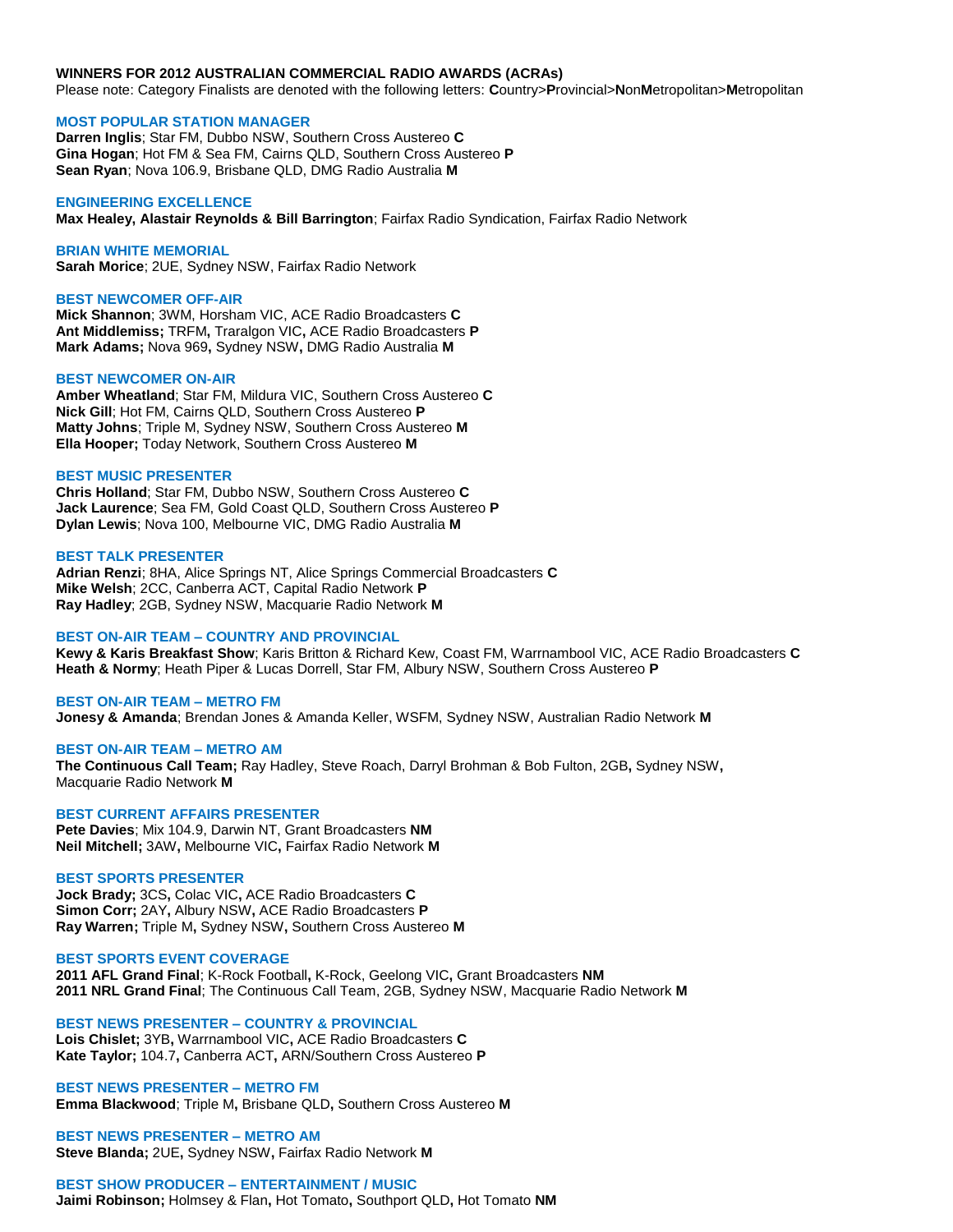**Tom Ivey;** Fitzy & Wippa**,** Nova 969**,** Sydney NSW**,** DMG Radio Australia **M**

## **BEST SHOW PRODUCER – TALK CURRENT AFFAIRS**

**Matthew Hepworth;** 360 With Pete Davies, Mix 104.9, Darwin NT, Grant Broadcasters **NM Shannon Reid;** 3AW Drive, 3AW, Melbourne VIC, Fairfax Radio Network **M**

## **BEST MUSIC DIRECTOR**

**Josie Fitt;** Snow FM**,** Jindabyne NSW**,** Capital Radio Network **C Dan Hill;** NXFM**,** Newcastle NSW**,** Southern Cross Austereo **P Mathew Eggleston;** Fox FM**,** Melbourne VIC**,** Southern Cross Austereo **M**

## **BEST PROGRAM DIRECTOR**

**Michael Moffett;** 2EC & Power FM**,** Bega NSW**,** Grant Broadcasters **C Ryan Khay;** Sea FM & Mix FM**,** Maroochydore QLD**,** Southern Cross Austereo **P Derek Bargwanna;** 2Day FM**,** Sydney NSW**,** Southern Cross Austereo **M**

**BEST DIGITAL RADIO FORMAT – LONG TERM Radar;** Jaime Chaux, Olivia Belvedere, Reegan McLaughlin & Zoe Sainsbury**,** Southern Cross Austereo

**BEST DIGITAL RADIO FORMAT – SHORT TERM Elf Radio;** Nick Condon, Australian Radio Network

## **BEST STATION PRODUCED COMEDY SEGMENT**

**Alan Joyce Announcement**; John Sutherland, 2NZ, Inverell NSW, Super Radio Network **C And I'm a Mormon;** Paul Gale**,** Sea FM**,** Gold Coast QLD**,** Southern Cross Austereo **P Nova 106.9 Funny Phone Call**; Ash Bradnam & Dan Anstey**,** Nova 106.9**,** Brisbane QLD**,** DMG Radio Australia **M**

## **BEST NETWORKED PROGRAM**

**Jon Vertigan for Breakfast;** Jon Vertigan**,** 3YB**,** Warrnambool VIC**,** ACE Radio Broadcasters **C Nayta & Kristie;** Nathan Robb & Kristie Mercer**,** TRFM**,** Traralgon VIC**,** ACE Radio Broadcasters **P The Kyle & Jackie O Show;** Kyle Sandilands & Jackie Henderson**,** Today Network**,** Southern Cross Austereo **M**

# **BEST SYNDICATED AUSTRALIAN PROGRAM**

**My Generation;** My Generation**,** MCM Media **BEST DOCUMENTARY**

**The Todd Langley Story;** Geire Kami & Jerimiah Busniak**,** Radio West**,** Bunbury WA**,** Southern Cross Austereo **NM Kristian Anderson 'Rest In Peace';** Sideshow Mike Andersen & Gus Worland**,** Triple M**,** Sydney NSW**,** Southern Cross Austereo **M BEST ACHIEVEMENT IN PRODUCTION**

**Sophie Jackson;** Radio West**,** Albany WA**,** Southern Cross Austereo **C David Huth;** Sea FM & Mix FM**,** Maroochydore QLD**,** Southern Cross Austereo **P Sideshow Mike Andersen;** Triple M**,** Sydney**,** NSW**,** Southern Cross Austereo **M**

## **BEST MUSIC SPECIAL**

**History of Rock n Roll;** EJ & John Young**,** 2PK**,** Parkes NSW**,** Super Radio Network **C Gold FM Unflogged 400**; Al Dobie, Trent Towson & Andrew Very**,** Gold FM**,** Gold Coast QLD**,** Southern Cross Austereo **P Lady Gaga Live From Sydney Monster Hall;** David Konsky**,** 2Day FM**,** Sydney NSW**,** Southern Cross Austereo **M**

## **BEST STATION SALES ACHIEVEMENT**

**104.7 Sales Team;** 104.7**,** Canberra ACT**,** ARN/Southern Cross Austereo **NM 2Day FM Sales Team;** 2Day FM**,** Sydney NSW**,** Southern Cross Austereo **M**

## **BEST AGENCY SALESPERSON**

**Ashley Pope**; Regional SCA, Adelaide SA, Southern Cross Austereo **NM Lena Rapley**; ARN National, Sydney NSW**,** Australian Radio Network **M**

## **BEST DIRECT SALESPERSON**

**Luke Witton;** 2GZ FM & STAR FM**,** Orange NSW**,** Southern Cross Austereo **C Justine Price;** Hot FM & Sea FM Mackay**,** Mackay QLD**,** Southern Cross Austereo **P Danielle Jarvis;** Fox FM & Triple M, Melbourne VIC**,** Southern Cross Austereo **M**

# **BEST STATION PRODUCED COMMERCIAL – SINGLE**

**Logans Restaurant - Julia & Kevin;** 3YB & Coast FM Creative Team**,** 3YB**,** Warrnambool VIC**,** ACE Radio Broadcasters **C Coastal Water Dive - Shark Shield;** Andy Macleod & Sophie Jackson**,** Hot FM**,** Bunbury WA**,** Southern Cross Austereo **P Breakdown;** Rusty Graham & Shelley Klum**,** Smooth FM**,** Sydney NSW**,** DMG Radio Australia **M**

## **BEST STATION PRODUCED COMMERCIAL – CAMPAIGN**

**Elite Smash Repairs;** Cameron Horn & Marc Dwyer, 2CFM**,** Gosford NSW**,** Southern Cross Austereo **NM Delux;** Jonathan Williams & Chris Gates**,** Fox FM**,** Melbourne VIC**,** Southern Cross Austereo **M**

## **BEST MULTIMEDIA EXECUTION – STATION**

**The Fast & The Fuel Efficient;** Sarah Duffy, Ant Middlemiss, Jarryd Haefele, Kristie Mercer & Nathan Robb**,** TRFM**,** Traralgon VIC, ACE Radio Broadcasters **NM**